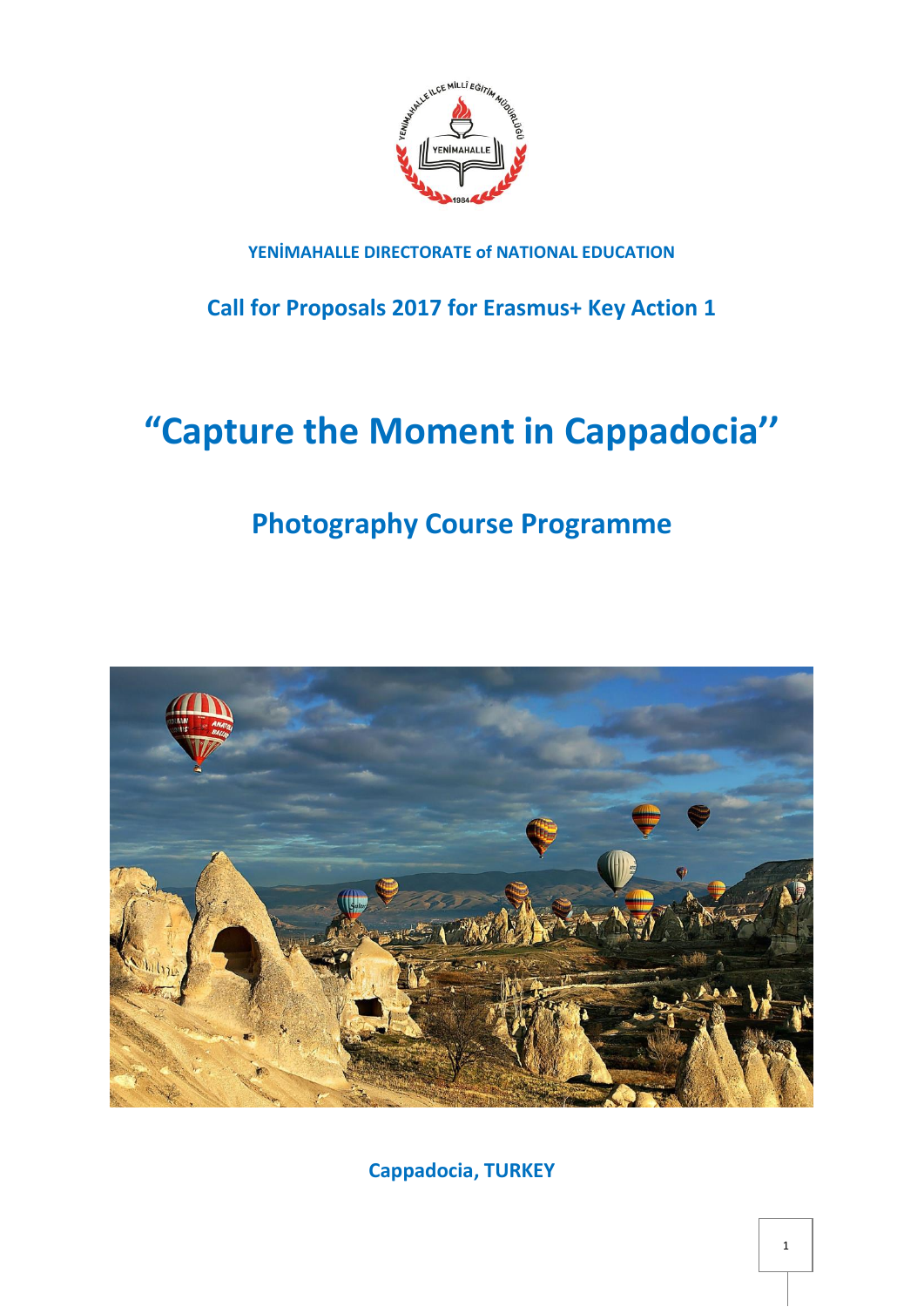#### **HOSTING ORGANIZATION**

Yenimahalle Directorate of National Education (YIMEM) is a governmental regional educational authority in charge of planning and coordination of all educational and training activities from preschool to the end of secondary school. Along with schools the institution provides services to community with Consulting&Research Centre, Public Education Centre, Vocational Guiding Department, Guiding Research and Development, Vocational Training Centre, Apprenticeship and Vocational Technical Education which support adult training with non-formal courses to create a better social cohesion and opportunities for employability for beneficiaries. The vision of the institution is to ensure authentic contribution of the development of Turkish National Education system by providing effective usage of knowledge, skills, values and technology required for knowledge era of today's world. YIMEM shall maintain constant liaison with the partners and cooperate with the rest of the consortium in all administrative, dissemination strategies. YIMEM will be active especially in the dissemination of project outcomes since it is an umbrella organization and can reach students and adults in the district.

#### **INTRODUCTION OF THE COURSE**

Does it frustrate you that your photos never seem to look quite as good as you would like them to? Do you sometimes find yourself blaming your camera? If so, then we understand exactly how you feel. If you have always wanted to learn how to take amazing photos, take this course. Whether you are a beginner or amateur and whether you own a basic compact, a smart phone or the very latest SLR camera this course is perfect you because it gives you the photography techniques. Fortunately, you will have a chance to take this course in Cappadocia which is unique in the world and is a miraculous nature wonder is the common name of the field covered by the provinces in the [Central Anatolian](http://www.cappadociaturkey.net/central_anatolia.htm) region.

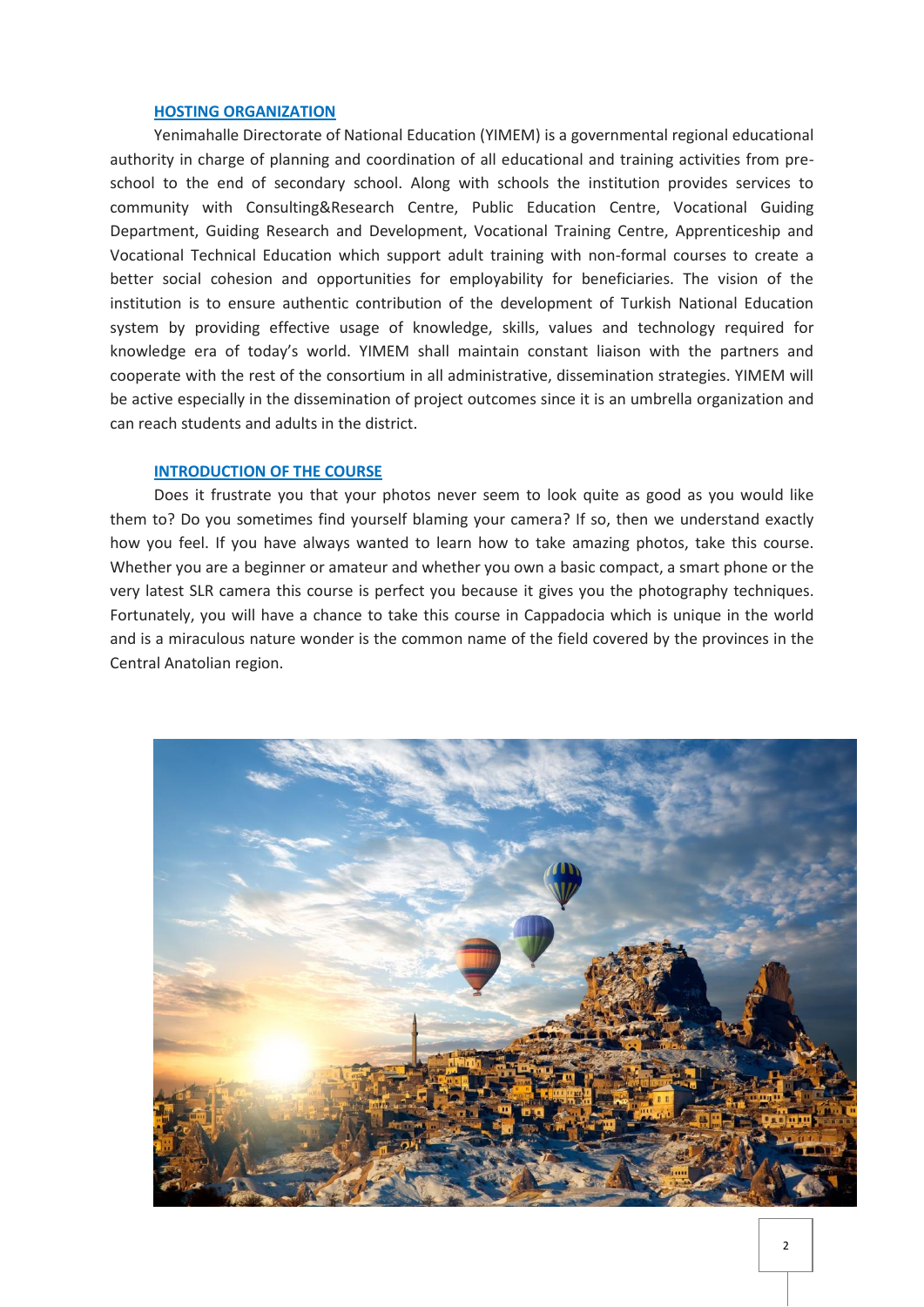#### **OBJECTIVES OF THE TRAINING ACTIVITY**

You will learn:

- To adjust the photograph machine,
- To make the basic light adjustment,
- To make basic composition settings,
- To make basic photo shots
- To edit photo on computer.

#### **PREPARATION**

- $\triangleq$  The prospective participants will receive a list of documents along with websites connected to the course content. Via e-mail a questionnaire will be sent in order to understand their needs, interests and expectations related to the subject of the course.
- Pre-register for the course to receive a letter of intent.
- \* The course can be funded by Erasmus+ KA1 grant. Apply for the grant at your National Agency: How to Apply.
- After receiving confirmation from your national agency inform the organiser to complete the registration.

#### **COURSE PROGRAMME**

| <b>SUNDAY</b>                        | <b>MONDAY</b>                              |
|--------------------------------------|--------------------------------------------|
| <b>Arrival Day</b>                   | <b>Welcome Day</b>                         |
|                                      | Course welcome and introduction            |
|                                      | Aims and objectives of the course          |
|                                      | Team building activities                   |
| <b>TUESDAY</b>                       | <b>WEDNESDAY</b>                           |
| lesson: Demonstrate<br>Photography   | Meeting with a professional                |
|                                      | photographer. Demonstrate digital image    |
| fundamentals of 35mm traditional and | editing and special effects manipulation;. |
| digital camera operations;           |                                            |
|                                      |                                            |
|                                      |                                            |
| <b>THURSDAY</b>                      | <b>FRIDAY</b>                              |
| Fifth lesson: Workshop: Demonstrate  |                                            |
| acceptable photographic methods in   | Workshop: Demonstrate advanced lighting    |
| photography studio;                  | techniques;                                |
|                                      |                                            |
| <b>SATURDAY</b>                      | <b>SUNDAY</b>                              |
|                                      |                                            |
| Evaluation of the Training           | Departure Day                              |
| Course. Certificate Ceremony         |                                            |